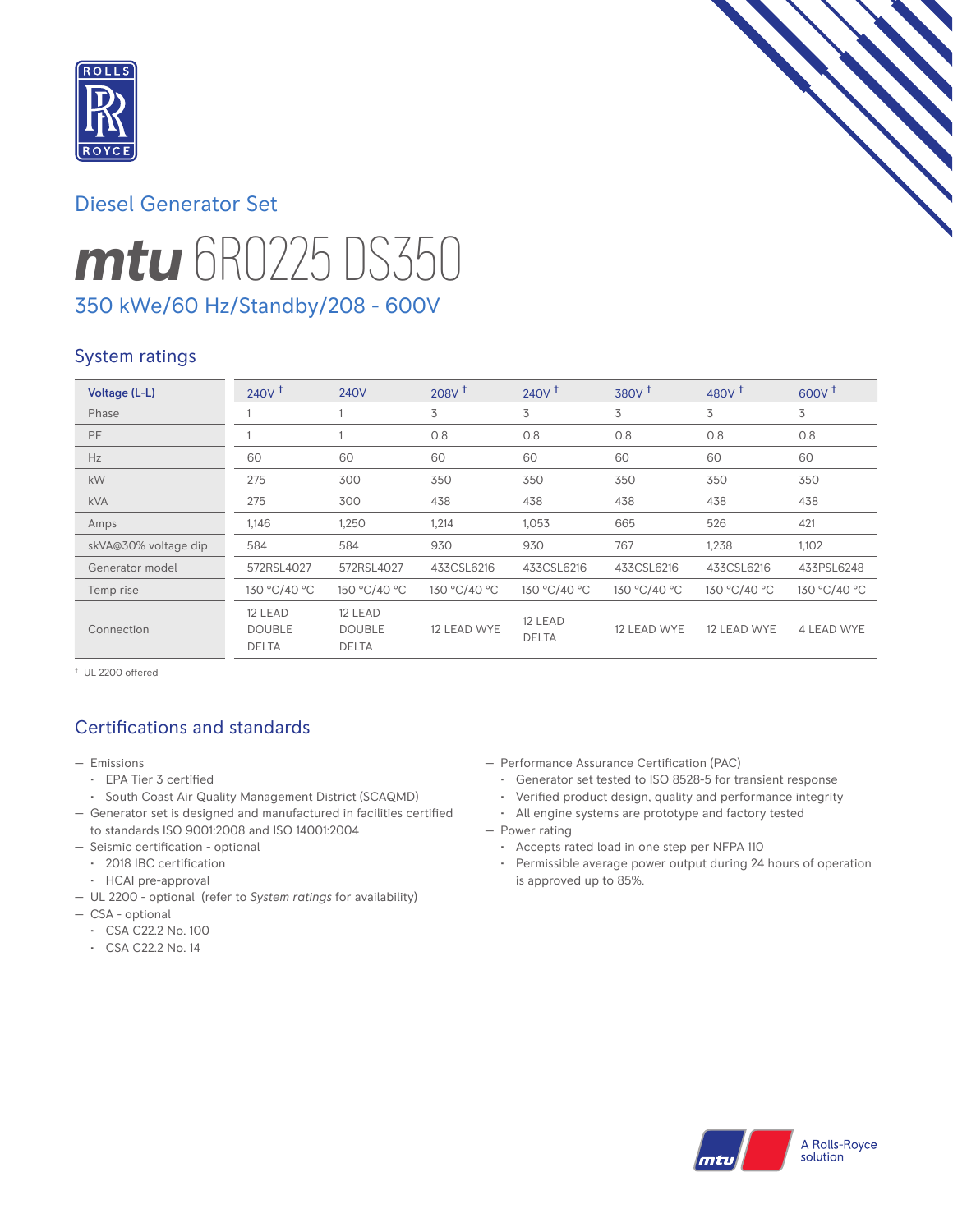### Standard features \*

- Single source supplier
- Global product support
- Two (2) Year/3,000 Hour Basic Limited Warranty
- 6135HFG84 diesel engine
- 13.5 liter displacement
- Common rail fuel injection
- 4-cycle
- Engine-generator resilient mounted
- Complete range of accessories
- Cooling system
- Integral set-mounted
	- Engine-driven fan

### Standard equipment \*

#### Engine

- Air cleaner
- Oil pump
- Oil drain extension and shut-off valve
- Full flow oil filter
- Open crankcase ventilation
- Jacket water pump
- Thermostat
- Blower fan and fan drive
- Radiator unit mounted
- Electric starting motor 24V
- Governor electronic isochronous
- Base formed steel
- SAE flywheel and bell housing
- Charging alternator 24V
- Battery rack and cables
- Flexible fuel connectors
- Flexible exhaust connection
- EPA certified engine

#### **Generator**

- NEMA MG1, IEEE, and ANSI standards compliance for temperature rise and motor starting
- Sustained short circuit current of up to 300% of the rated current for up to 10 seconds
- Self-ventilated and drip-proof
- Superior voltage waveform
- Digital, solid state, volts-per-hertz regulator
- Brushless alternator with brushless pilot exciter
- 4 pole, rotating field
- 130 °C maximum standby temperature rise
- 1-bearing, sealed
- Flexible coupling
- Full amortisseur windings
- 125% rotor balancing
- 3-phase voltage sensing
- $\pm$  0.25% voltage regulation (570 frame) no load to full load
- $\pm$  1% voltage regulation (430 frame) no load to full load
- 100% of rated load one step
- 5% maximum total harmonic distortion
- Generator
	- Brushless, rotating field generator
	- 2/3 pitch windings
	- 300% short circuit capability with Permanent Magnet Generator (PMG)
		- ◊ PMG standard for 570 frame and larger
		- ◊ PMG optional for 430 frame and smaller
- Digital control panel(s)
	- UL recognized, CSA certified, NFPA 110
	- Complete system metering
	- LCD display

#### Digital control panel(s)

- Digital metering
- Engine parameters
- Generator protection functions
- Engine protection
- CANBus ECU communications
- Windows®-based software
- Multilingual capability
- Communications to remote annunciator
- Programmable input and output contacts
- UL recognized, CSA certified, CE approved
- Event recording
- IP 54 front panel rating with integrated gasket
- NFPA 110 compatible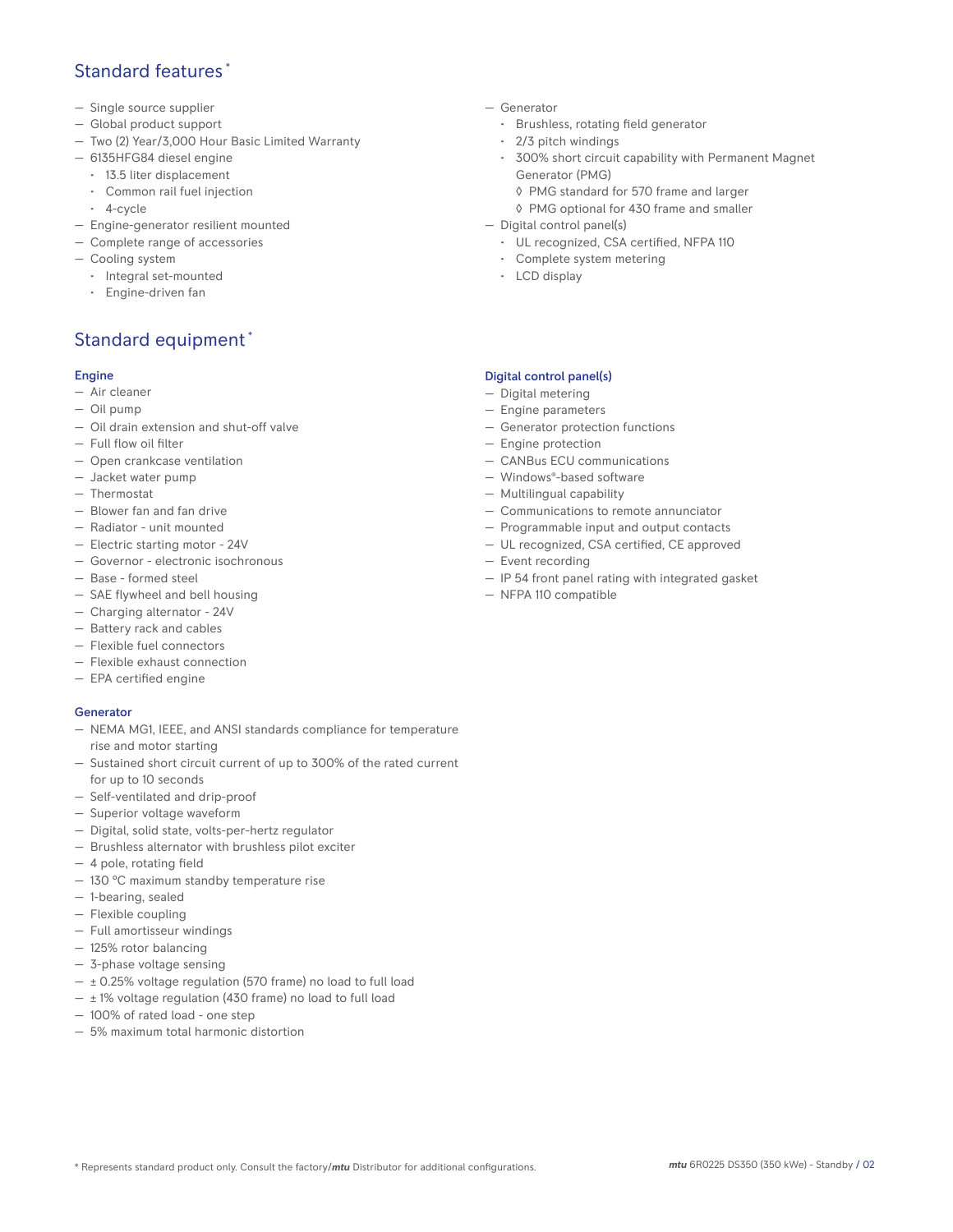## Application data

#### Engine

| Manufacturer                | John Deere |
|-----------------------------|------------|
| Model                       | 6135HFG84  |
| Type                        | 4-cycle    |
| Arrangement                 | 6-inline   |
| Displacement: $L (in3)$     | 13.5 (824) |
| Bore: cm (in)               | 13.2(5.2)  |
| Stroke: cm (in)             | 16.5(6.5)  |
| Compression ratio           | 16:1       |
| Rated rpm                   | 1,800      |
| Engine governor             | JDEC       |
| Maximum power: kWm (bhp)    | 460 (617)  |
| Steady state frequency band | ± 0.25%    |
| Air cleaner                 | dry        |
|                             |            |

#### Liquid capacity

| Total oil system: L (gal)             | 40 (10.57)  |
|---------------------------------------|-------------|
| Engine jacket water capacity: L (gal) | 18 (4.76)   |
| System coolant capacity: L (gal)      | 47.7 (12.6) |

#### Electrical

| Electric volts DC                                            | 24  |
|--------------------------------------------------------------|-----|
| Cold cranking amps under -17.8 $^{\circ}$ C (O $^{\circ}$ F) | 950 |
| Batteries: group size                                        | .31 |
| Batteries: quantity                                          |     |
|                                                              |     |

#### Fuel system

| Fuel supply connection size    | $-10$ JIC 37 $^{\circ}$ female |
|--------------------------------|--------------------------------|
| Fuel return Connection size    | $-6$ JIC $37^\circ$ female     |
| Maximum fuel Lift: m (ft)      | 2.4(8)                         |
| Recommended fuel               | diesel #2                      |
| Total fuel flow: L/hr (gal/hr) | 190(50)                        |

#### Fuel consumption

| At 100% of power rating: L/hr (gal/hr)<br>At 75% of power rating: L/hr (gal/hr)<br>At 50% of power rating: L/hr (gal/hr) | 110(29)<br>91 (24)<br>63 (17) |
|--------------------------------------------------------------------------------------------------------------------------|-------------------------------|
| Cooling - radiator system                                                                                                |                               |
| Ambient capacity of radiator: °C (°F)<br>Maximum restriction of cooling air: intake                                      | 50 (122)                      |
| and discharge side of radiator: kPa (in. H <sub>2</sub> O)                                                               | 0.124(0.5)                    |
| Water pump capacity: L/min (gpm)                                                                                         | 400 (106)                     |
| Heat rejection to coolant: kW (BTUM)                                                                                     | 208 (11,839)                  |
| Heat rejection to air to air: kW (BTUM)                                                                                  | 94 (5,350)                    |
| Heat radiated to ambient: kW (BTUM)                                                                                      | 48.1 (2,735)                  |
| Fan power: kW (hp)                                                                                                       | 24(32.2)                      |
| Air requirements                                                                                                         |                               |
| Aspirating: *m <sup>3</sup> /min (SCFM)                                                                                  | 28.2 (996)                    |
| Air flow required for radiator                                                                                           |                               |
| cooled unit: *m <sup>3</sup> /min (SCFM)                                                                                 | 833 (29,433)                  |
| Remote cooled applications; air flow required for                                                                        |                               |
| dissipation of radiated generator set heat for a                                                                         |                               |
| maximum of 25 °F rise: *m <sup>3</sup> /min (SCFM)                                                                       | 164.4 (5,842)                 |
| * Air density = 1.184 kg/m <sup>3</sup> (0.0739 lbm/ft <sup>3</sup> )                                                    |                               |
| <b>Exhaust system</b>                                                                                                    |                               |
| Gas temperature (stack): °C (°F)                                                                                         | 527 (981)                     |
| Gas volume at stack temperature: m <sup>3</sup> /min (CFM)                                                               | 73.8 (2,606)                  |
| Maximum allowable back pressure at                                                                                       |                               |
| outlet of engine, before piping: kPa (in. H <sub>2</sub> 0)                                                              | 7.5(30)                       |